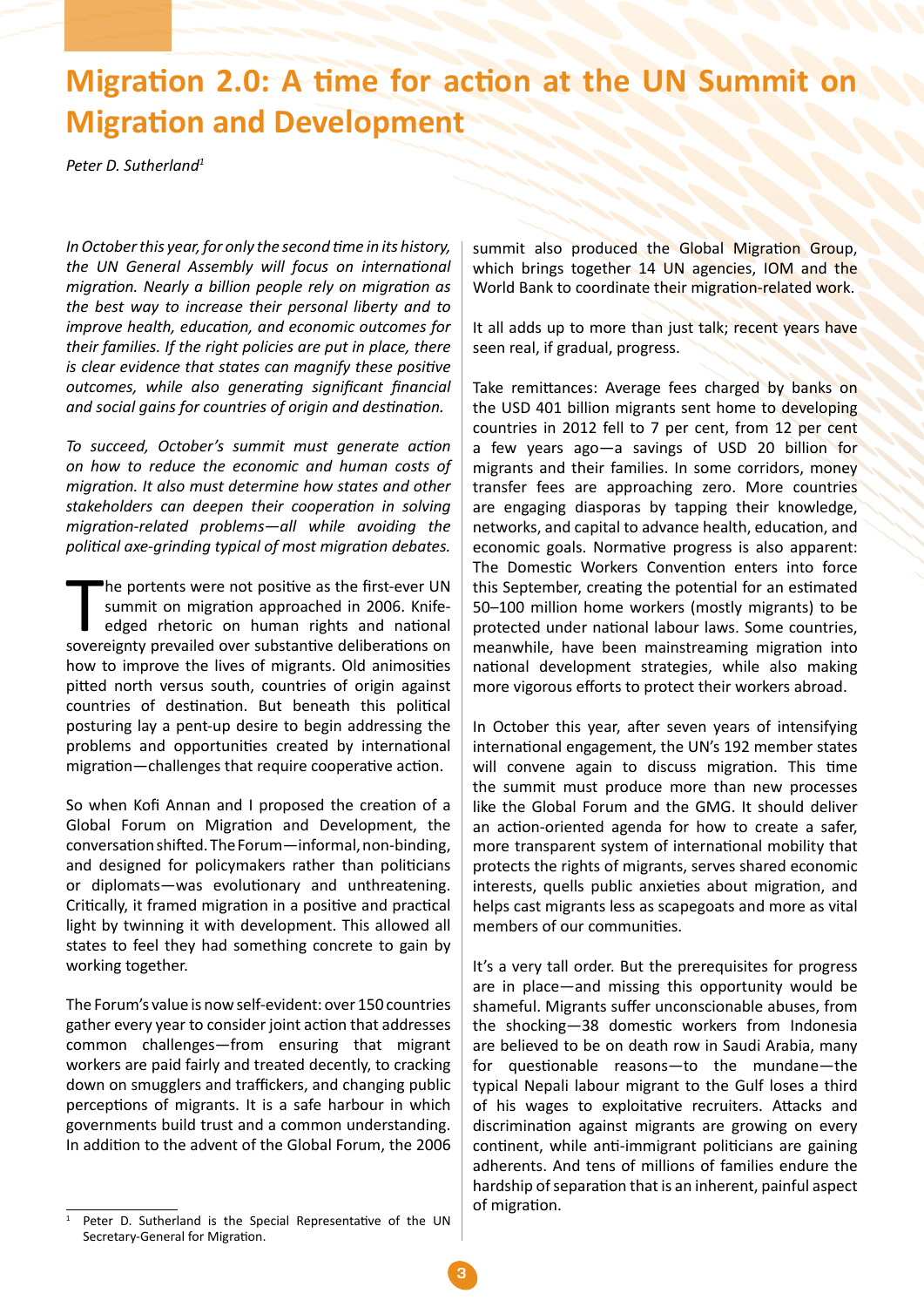We can—and must—do much better than this. If the right policies are in place, we can ensure that migrants move, work, and live with greater dignity and security, and that our neglect of migration does not enable political extremists.

**All together now: The four pillars of growing cooperation**

Four significant trends have converged that should raise the odds that the upcoming UN High-Level Dialogue on International Migration and Development, to be held October 3–4 this year, produces meaningful results.

First, the number of states with a stake in international migration has exploded. One telling metric is membership in the International Organization for Migration, which stands today at 151 states, versus 90 in 2001. In parallel, the dividing line between countries of origin and destination has blurred. States that a decade ago considered themselves origin countries, like Mexico and Turkey, now are home to large numbers of migrants. Meanwhile, in just a generation, countries like Greece and Spain have gone from being countries of emigration to countries of immigration—and back again.

An important trend in these evolving flows is that migration is no longer mostly about poor people moving to rich countries. Movement is now quite evenly divided, with about a third of migrants going from one developing country to another, a third going from developing to developed countries, and the balance moving within the developed world. South–South migration, moreover, is accelerating.

In total, there are an estimated 214 million international migrants, from just 150 million in 2000; this number is projected to exceed 400 million by 2040. Yet even that larger figure fails to reflect the true impact of migration, as it excludes the hundreds of millions of people who rely on the income of migrant family members. It is safe to say that nearly a billion people rely on migration as the best way to increase their personal liberty and to improve health, education, and economic outcomes for their families. If the right policies are put in place, there is clear evidence that states can magnify these positive outcomes, while also generating significant financial and social gains for countries of origin and destination.

All this means that more and more states have an interest in thinking and acting holistically about migration, rather than seeing it only from the vantage point of an origin or destination country. Their points of view are slowly converging, creating greater potential for common action.

The second trend can reinforce this bent toward cooperation: The emergence of a solid evidence base on how migration impacts development, and on which policies work best. This will not completely quiet debates about brain drain and the other ill effects of migration; but it makes it harder for policymakers not to take costeffective actions they know can benefit migrants and the communities they support. Evidence also allows states to share a common understanding of migration grounded in fact, thus deflating the mythology and theology that distorts the debate.

It is hard to understate how critical this growing evidence base is in moving governments to act. Many national policymakers and development agencies had long seen migration as a sign of failure, rather than as inherent to the human spirit. In their eyes, if development policies succeed, then people should not need to migrate. In other words, migration has been seen as a problem to be solved—not as a solution to a problem. By thinking this way, development actors squandered a valuable opportunity to design policies that might have magnified the benefits of migration and better protected the rights of migrants.

Those narrow-minded days are over. Over the past year, migration stakeholders—led by Sweden, Switzerland, Bangladesh, and several international organizations have catalysed an effort to ensure that migration is given full consideration in the post-2015 development agenda. Their arguments—built as they are on solid evidence—should resonate as the successor framework to the Millennium Development Goals is constructed in the coming years. I am fully supporting their efforts.

The third trend is the proliferation of conversations about migration among policymakers at the regional level. From Bali to Budapest, Abu Dhabi to East Africa, governments gather regularly to work on migration challenges that affect their regions. Today, two dozen such regional consultative processes (RCPs) exist. Countries that were once silent on migration in international debates, such as the Gulf States and the Russian Federation, are now vigorous participants; South–South cooperation, a rarity in the past, also is growing through such processes. RCPs are laboratories where ideas can be tested, potentially gaining global relevance. They are also where states build trust and habits of cooperation with each other.

The search for partners also extends to non-state actors, which have become crucial actors in efforts to create a safer, fairer international migration system. The activation of such non-state actors—which include employers, NGOs and philanthropies—is the fourth trend that should abet international cooperation on migration in the coming decade.

These stakeholders play several crucial roles: They compensate for the attenuation of governments, whose capacity to contend with migration has diminished due to the global economic crisis—at the very moment when migration is growing rapidly. Second, NGOs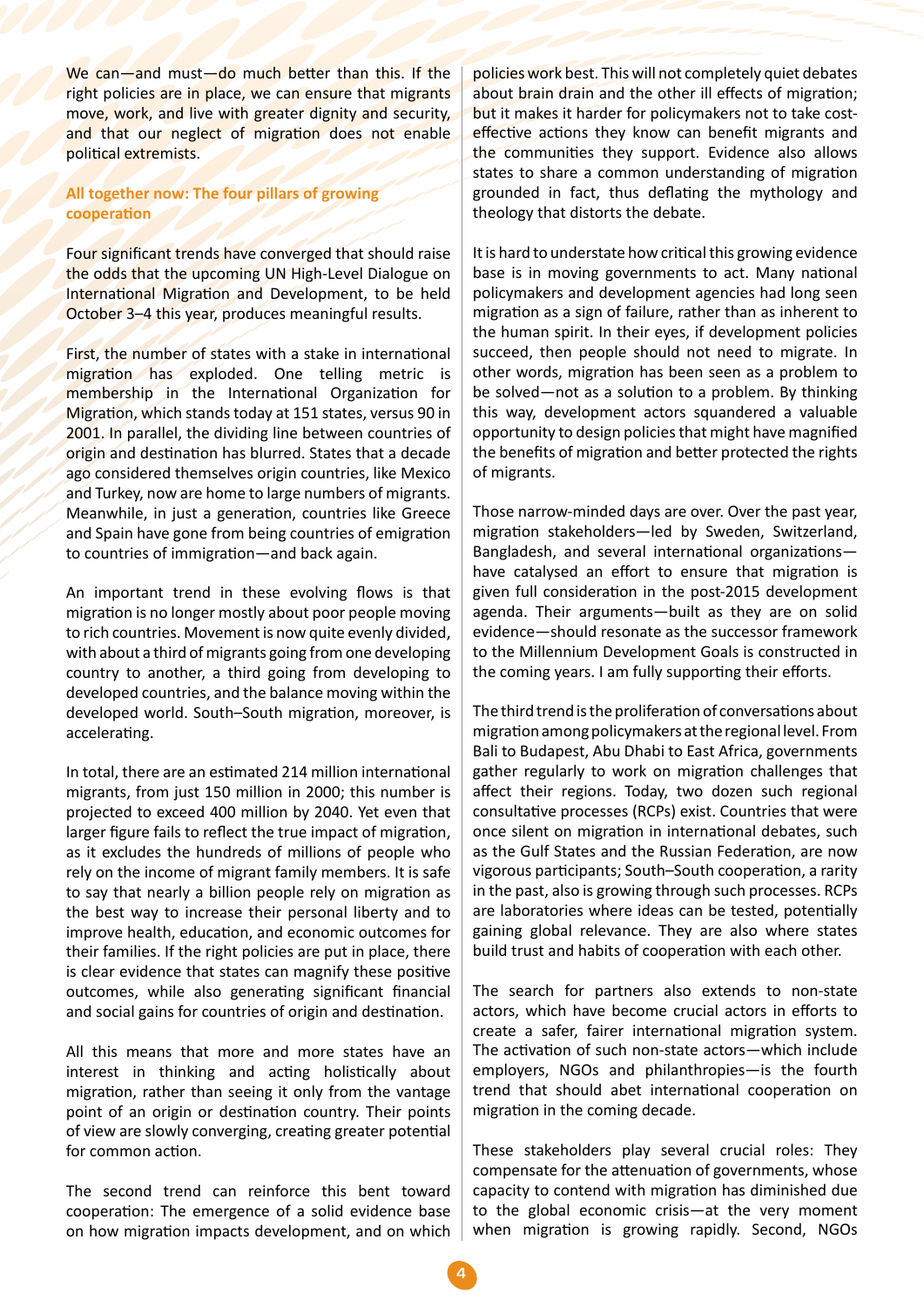live and work daily with migrants and can alert us to incipient problems. Third, civil society actors are risk takers, able to act when governments are too fearful to do so. Employers, meanwhile, not only determine how migrants are treated in the workplace, they also can be effective advocates for reform—as we are seeing in the current US immigration debate.

The strengthening of these non-state actors in the migration debate is part of a broader trend—reflected not only in the human rights movement but also in the acceptance of principles such as the Responsibility to Protect—that helps bring the interests of individuals to the fore in policymaking. Migration has long been the exclusive domain of states. Migrants, especially the undocumented, have had almost no voice in shaping policy. Today, that is changing.

These are all hopeful trends. But there are countervailing forces at work, too. For instance, the *criminal* private sector—smugglers, traffickers, and exploitative recruiters—also has been empowered in recent years. This makes it even more urgent for us to make the most of the HLD next autumn.

## **The shape of success at the High-Level Dialoguee**

**A Post-2015 consensus**: First, UN Member States should forge a consensus position on incorporating migration into the next iteration of the Millennium Development Goals. Migration's inclusion in the post-2015 development agenda is the best way, in the short term, to formally bring migration under the UN umbrella—a goal that is dear to many stakeholders. This also would help reshape public perceptions: Migrants might gradually be cast as agents of positive change, rather than as desperate people fleeing failing states.

The evidence is clear. Data from 74 developing countries suggests that remittances have a strong impact on reducing poverty, including its depth and severity. Migrants use their earnings to support families and communities, pay for education and healthcare, and invest in productive enterprises. Because they are stable and often anti-cyclical, remittances also contribute to the stability of recipient economies. In 2009, in the wake of financial crisis, remittance flows fell 5 per cent; by contrast, foreign direct investment to developing countries plunged 89 per cent.

Remittances improve health outcomes for families and children left behind: The higher incomes and better health knowledge associated with migration have a positive influence on infant and child mortality rates. When it comes to education, children in households with a migrant family member are more likely to be enrolled in school and to complete more years of schooling, and less likely to leave school. Girls in particular often benefit. A migrant who moves from a less developed country to an advanced industrial one sees a 15-fold increase in income, a doubling in educational enrollment, and a 16 fold reduction in infant mortality.

The bottom line is that migration has been instrumental in achieving several of the current MDGs, including poverty reduction, gender equality, the prevention of infectious diseases, and environmental sustainability.

The contributions of migrants to destination countries, meanwhile, are obvious and manifold. The world's 105 million labour migrants are the safety valve in the global economy, helping meet critical needs for labourers. Migrants are the backbone of health systems in many OECD countries. There would be no 2022 World Cup Qatar without millions of mostly Asian migrant construction workers. The inventiveness of migrants is also invaluable: US data shows that a 1.3 per cent increase in the share of migrant university graduates increases the number of patents issued per capita by 15 per cent—without any adverse effects on the innovative activity of natives.

The next generation development agenda is being fiercely contested—advocates for dozens of causes are fighting for space on what will be a limited list of post-2015 goals. But even if the efforts of migration stakeholders fall short of the loftiest expectations, their hard work already is paying dividends. They have had to systematically and more precisely assess how migration contributes to development; this will lead to smarter, more effective policies. They also have had to learn to make their case to development actors (not an easy crowd to please!) and to the broader policy arena.

Already, we have the outlines of what might be dubbed Migration Development Goals. These could be built around the targets of lowering the costs of migration, such as fees that go to visas, recruiters, and banks; raising its quality, by mutually recognizing credentials, making pensions more portable; increasing safety; and reducing discrimination.

Some measures are commonsensical and relatively simple to implement. The Mexican Government, for instance, created the Remesamex website that allows remittance senders to compare fees—a model that should exist in every country. A partnership between the US Federal Reserve and Banco de México, meanwhile, allows remittances to be sent to any account in Mexico for just USD 5 fee, regardless of the amount.

Other fixes, while more complex, are also feasible. Only 20–25 per cent of international migrants, for example, can take their social security benefits with them when they return home. Yet some countries are far more successful than others in protecting their workers: The majority of migrants from Morocco (89%), Algeria (87%), and Turkey (68%), to take three, are covered by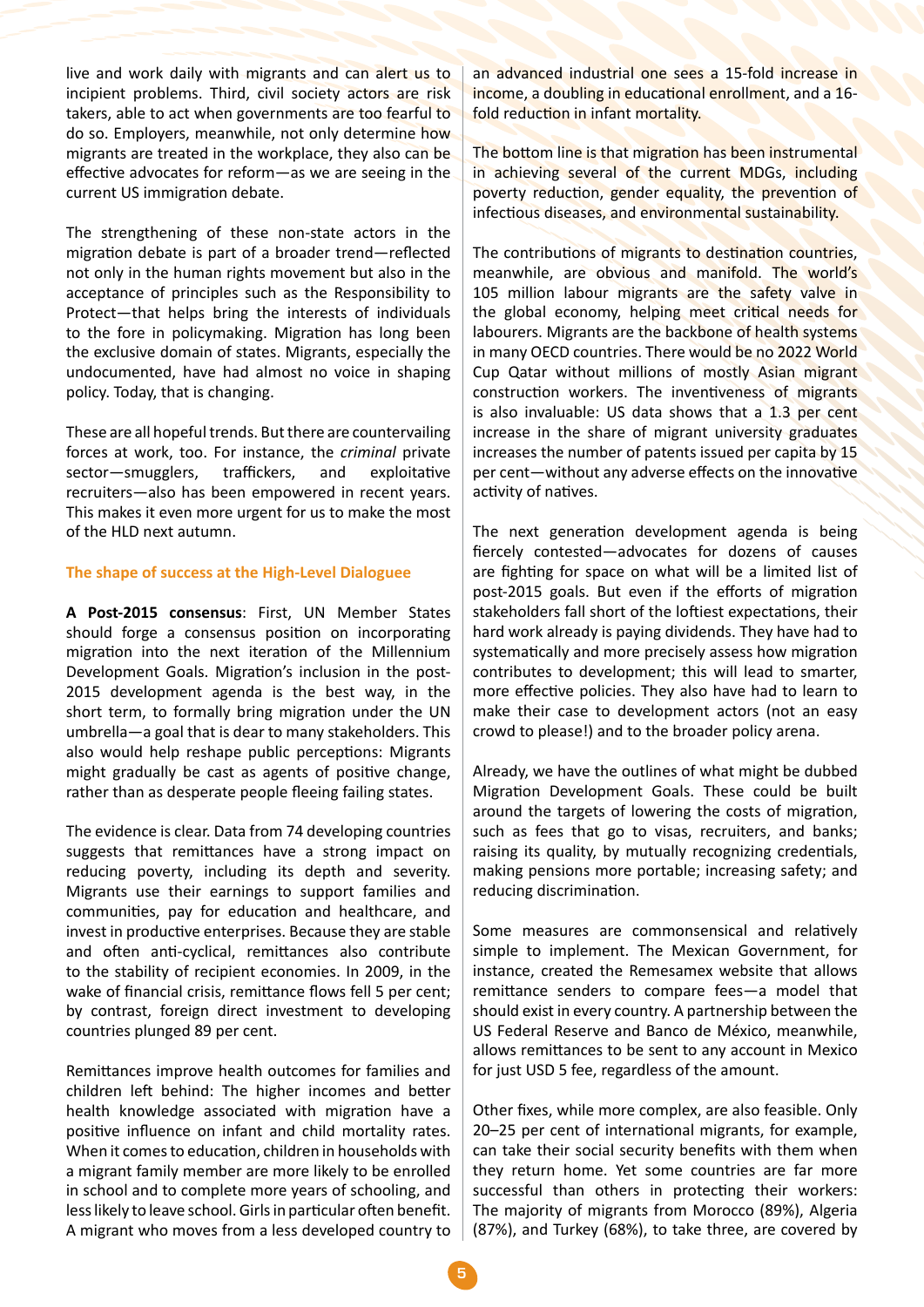bilateral portability agreements. There is no reason why this cannot be a global standard.

All this needs to come together at the HLD, when migration stakeholders must speak with one, powerful voice to the powers that will shape the post-2015 agenda.

**Action on migrants in crisis**: A second goal for the HLD involves a commitment by states to help some of the most vulnerable migrants—those affected by acuteonset crises, such as the conflicts in Libya and the Syrian Arab Republic or natural disasters like the floods in Thailand. Hundreds of thousands of migrant workers were stranded by the Libyan war; their employers were not obligated to repatriate them and their countries of origin either did not have the means or the will to do so (some countries did an excellent job, such as the Philippines, China, and Turkey, many with the direct assistance of IOM in evacuating more than 200,000 of their citizens to safety and helping them reintegrate back home).

We need to have plans in place that clarify who will come to the aid of migrants when tragedy strikes and to ensure that emergency relief laws apply equally to all residents of a country. When Hurricane Sandy struck the United States last autumn, for example, emergency health and housing aid (to take two examples) was blind to immigration status.

I have urged stakeholders to create a framework for action on assisting migrants in such situations. The HLD could endorse this initiative. While it only addresses a small fraction of vulnerable migrants, it is important in several ways. It takes global cooperation from the realm of rhetoric to that of action. It expands the conversation beyond the strict migration and development framing, in the same evolutionary way that the Global Forum catalysed international cooperation in 2006. It compels more complex coordination that involves not only international agencies, but primarily states, as well as employers and civil society. IOM's Migration Crisis Operation Framework, endorsed by IOM Member States in 2012, is a critical contribution in this regard.

And if all these actors begin to act in concert to help migrants in acute crises, there is no reason why they will not eventually be able to assist other vulnerable migrants.

**A redoubled commitment to the Global Forum and GMG**: Third, states should acknowledge the success of the Global Forum by committing to its long-term sustainability, including by providing predictable financial support. Similarly, states should herald the efforts of the Global Migration Group to create a more robust infrastructure and a multiyear agenda. An important part of the GMG agenda should involve capacity building on data collection related to migration and immigrant integration, without which policymakers will be seriously hampered (especially in states that are relatively new to mass immigration).

Forging a forward agenda to solve problems: Finally, and perhaps most important: States should arrive in New York City next October fully prepared to discuss the migration-related challenges that they are committed to solving together. A vigorous debate can be the first step in helping define a set of priorities for the next decade. By mapping where the political will lies, we can then better understand what changes we might need in the global governance of migration and in the institutions that oversee the movement of people across borders.

The list of challenges is daunting. Beyond those related to migration and development, we also must face up to the appalling levels of discrimination and abuse we are seeing against migrants. The omens are disturbing: from South Africa—where new research last month found that a majority of citizens believe undocumented migrants should not receive police protection—to Europe—where anti-immigrant extremists are gaining favor from Sweden to Germany to Greece. Bias against immigrants is often fed by misperceptions.

Publics also consider immigrants to be prone to criminal behaviour, when, in fact, the data does not support that conclusion. One major reason why this myth persists is that countries everywhere place migrants in detention, or even deport them, for non-criminal offenses—a fact that cements public views of migrants as miscreants. Appallingly, many migrants, including children, are held in solitary confinement.

As the Secretary General's Special Representative, I will be listening carefully to what states and other stakeholders have to say in October, in order to develop recommendations for setting priorities on migration and on what institutional changes might advance those priorities.

All these are modest but important steps. They signal a commitment by the international community to act rather than just talk.

## **Bottom up, top down: Mutually reinforcing strategies**

The biggest risk facing the HLD is that a practical, incremental agenda is derailed by the desire of some stakeholders to focus on grander moves—drafting a new international convention on migration, for instance, or creating a body that might evolve into a global migration agency empowered to regulate cross-border movements.

These goals are admirable. Their supporters should continue to advocate for them, making their case as